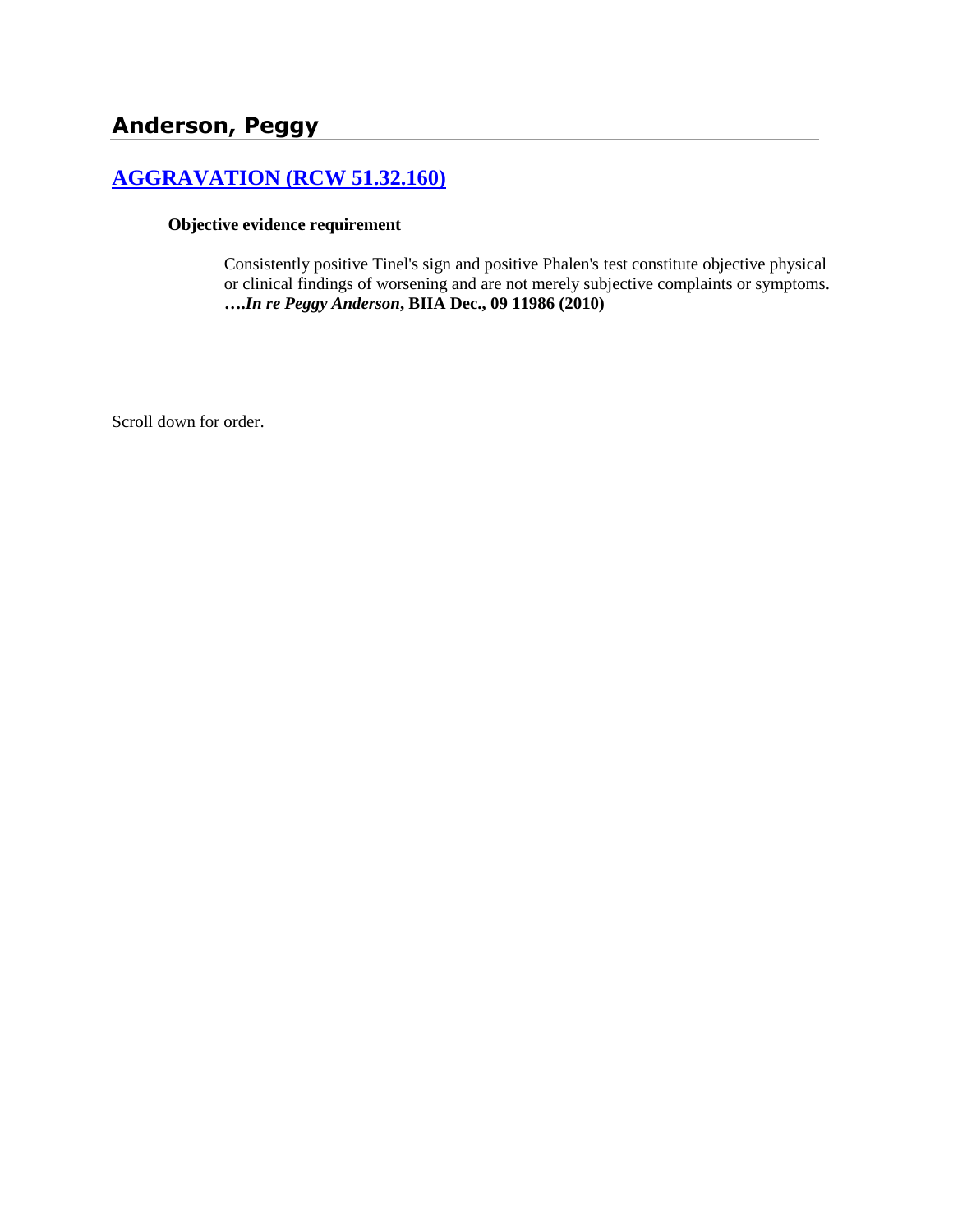# **BEFORE THE BOARD OF INDUSTRIAL INSURANCE APPEALS STATE OF WASHINGTON**

**)**

**IN RE: PEGGY S. ANDERSON ) DOCKET NO. 09 11986**

**CLAIM NO. Y-698937 ) DECISION AND ORDER**

APPEARANCES:

1

2

3 4

- 5 6 Claimant, Peggy S. Anderson, by Farley & Dimmock, per Andrew S. Dimmock
- 7 8 9 Employer, Regency Care Center/Arlington, by Approach Management Services, None
- 10 11 12 Department of Labor and Industries, by The Office of the Attorney General, per Joanna R Giles, Assistant

13 14 15 16 17 The claimant, Peggy S. Anderson, filed an appeal with the Board of Industrial Insurance Appeals on February 27, 2009, from an order of the Department of Labor and Industries dated January 2, 2009. In this order, the Department affirmed the October 29, 2008 order, in which it denied the claimant's application to reopen her claim. The Department order is **REVERSED AND REMANDED**.

#### **ISSUE**

19 20 Did Ms. Anderson's left-sided carpal tunnel syndrome objectively worsen between May 11, 2006, and January 2, 2009?

21

18

# **EVIDENTIARY AND PROCEDURAL MATTERS**

22 23 24 25 26 27 28 29 30 As provided by RCW 51.52.104 and RCW 51.52.106, this matter is before the Board for review and decision. In its Reply to Claimant's Petition for Review, the Department contends that Ms. Anderson's Petition for Review was untimely filed. The deadline for filing the petition was extended to September 27, 2010. In our Order Granting Petition for Review, we stated that the petition was filed on September 29, 2010. That was the date it was received. However, it was mailed on September 27, 2010, and filing is perfected by mailing. RCW 51.52.104. Thus, the claimant filed a timely Petition for Review of the July 30, 2010 Proposed Decision and Order, in which the industrial appeals judge affirmed the January 2, 2009 Department order. All contested issues are addressed in this order.

31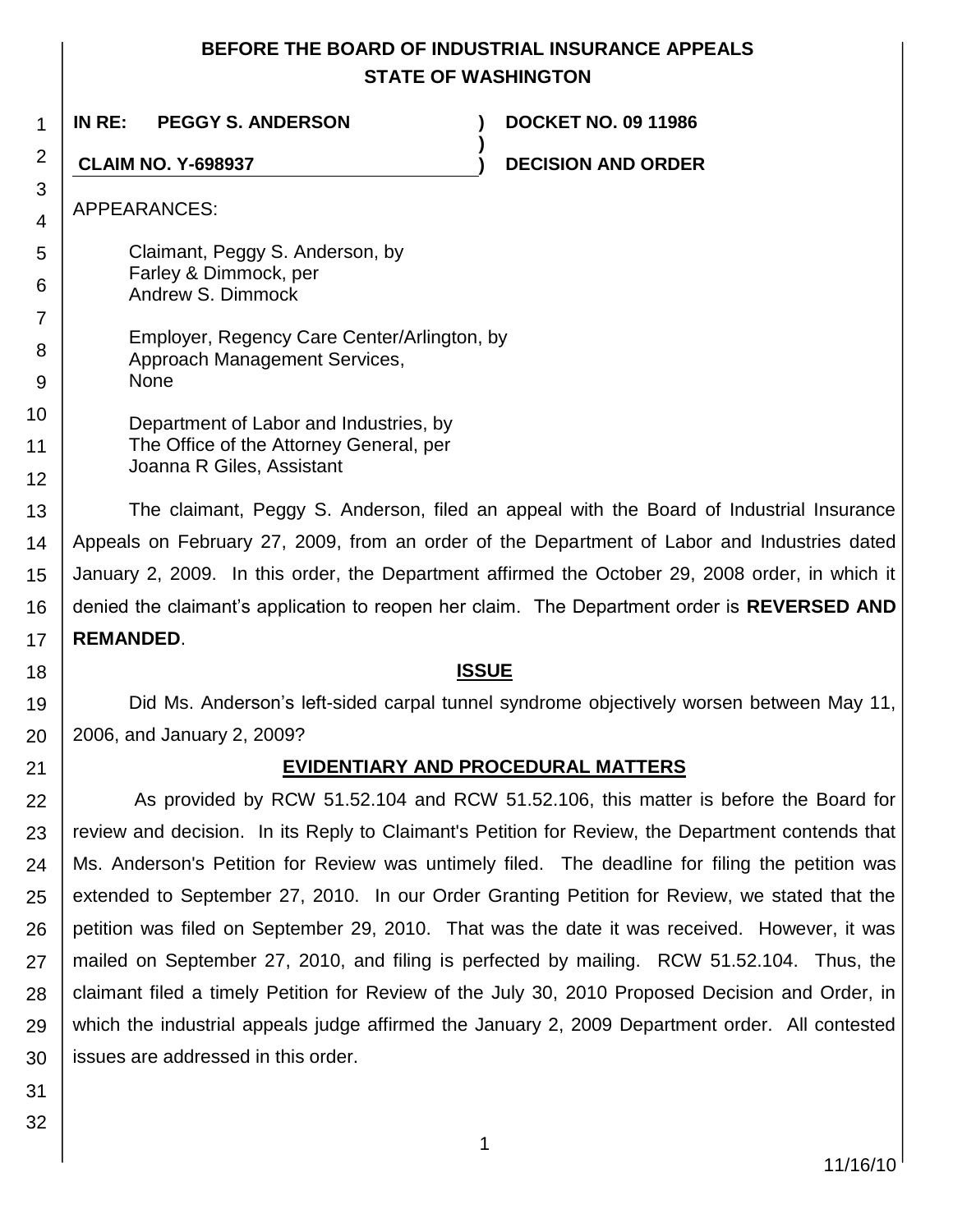1 2 3 4 5 The Board has reviewed the evidentiary rulings in the record of proceedings. During the deposition of Greg Sanders, M.D., the claimant objected to testimony regarding past narcotics use based on relevance. Sanders Dep. at 27. That objection is sustained and the testimony from page 26, line 14, through page 31, line 6, is stricken. We find that no other prejudicial error was committed, and the remaining evidentiary rulings are affirmed.

#### **DECISION**

6

7 8 9 10 11 12 13 The resolution of this appeal is complicated by the fact that Ms. Anderson has filed multiple claims for carpal tunnel syndrome. According to the parties, a claim for right-sided carpal tunnel syndrome is pending at the Department. The current appeal involves a claim for left-sided carpal tunnel syndrome. In addition, on the same date that the industrial appeals judge issued the Proposed Decision and Order in this appeal, our judge issued a separate Proposed Decision and Order involving a claim for bilateral carpal tunnel syndrome, in Claim No. AJ-18784, Docket No. 09 20382.

14 15 16 17 18 19 20 21 22 23 Pursuant to ER 201, we take notice of the following: Ms. Anderson filed an occupational disease claim for bilateral carpal tunnel syndrome in AJ-18784 (Docket No. 09 20382) and an application to reopen Claim No. Y-698937 (Docket No. 09 11986) after her symptoms worsened over a three-day period of employment with Dri-Ease in September 2008, on assignment from Human Resources of Mount Vernon, a temporary staffing company. The Department denied both the new claim and the application to reopen. Ms. Anderson appealed, and the cases were consolidated for hearing. The industrial appeals judge de-consolidated them on his own motion in July 2010, and issued two different Proposed Decisions and Orders. In Docket No. 09 20382, involving the new occupational disease claim, he dismissed for failure to present a prima facie case. No Petition for Review was filed, and that order has become final.

24 25 26 27 28 29 Because the appeals were consolidated, the medical witnesses addressed whether Ms. Anderson had a new occupational disease of bilateral carpal tunnel syndrome, and whether her accepted left-sided carpal tunnel syndrome had worsened. They also testified regarding the separate right-sided carpal tunnel syndrome claim. However, the only issue currently before us is whether the left-sided carpal tunnel syndrome accepted under Claim No. Y-698937 worsened between May 11, 2006, and January 2, 2009.

30 31 32 The first terminal date closing examination was performed on March 9, 2006. At that time, both the Tinel's signs and Phalen's tests were normal bilaterally at the wrists and the forearms, and Ms. Anderson had a 0 percent impairment. The claim was closed with no permanent partial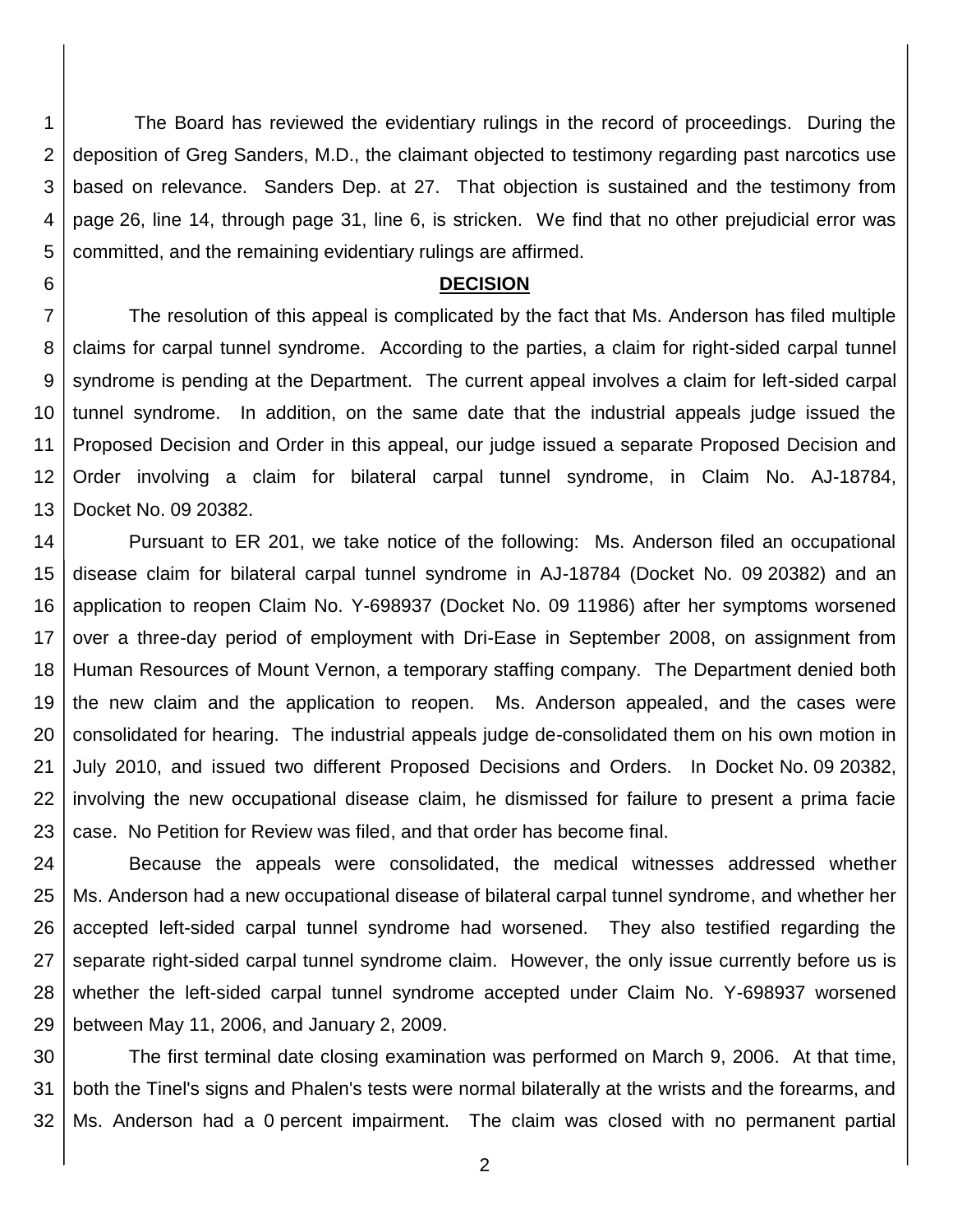1 2 3 4 5 6 7 8 disability on May 11, 2006. Ms. Anderson returned to work in various capacities thereafter and was able to self-limit or modify how she performed tasks whenever her symptoms started to reappear. However, problems began to emerge even before her employment with Dri-Ease from September 18, 2008, through September 22, 2008, which was the focus of her occupational disease claim in Claim No. AJ-18784, Docket No. 09 20382. Ms. Anderson worked for a temporary staffing agency, Terra Staffing, from August 28, 2008, through September 2, 2008. By the third day of that employment, she described her symptoms as "horrible." 4/8/10 Tr. at 22. When she complained, she was let go.

9 10 11 12 13 14 She then went to another temporary staffing agency, Human Resources of Mount Vernon, and was assigned to Dri-Ease. After three days of assembly line work there, her pain increased, and she went to the emergency room. On September 30, 2008, she returned to see Greg Sanders, M.D., who had treated her prior to the initial claim closure and had last seen her on September 2, 2004. On October 22, 2008, Ms. Anderson filed an application to reopen her claim, which the Department denied on October 29, 2008.

15 16 17 18 19 When Dr. Sanders saw Ms. Anderson on September 30, 2008, and October 23, 2008, she had positive Tinel's signs bilaterally and was tender in both wrists. On December 9, 2008, Dr. Sanders referred her for electrodiagnostic testing, which was performed on April 2, 2009. In the meantime, Ms. Anderson had protested the denial of her application to reopen, and on January 2, 2009, the Department affirmed the October 29, 2008 order.

20 21 22 23 24 25 26 27 28 29 The electrodiagnostic testing was negative on the left. However, when Mark D. Holmes, M.D., saw Ms. Anderson on June 6, 2009, she had a mildly positive Tinel's sign bilaterally at the wrists and forearms. She also had a positive Phalen's test bilaterally at the wrists and forearms. Nonetheless, Dr. Holmes concluded that Ms. Anderson's left carpal tunnel syndrome had not worsened, primarily because he did not believe the short period of work at Dri-Ease could have aggravated her condition. In addition, based on a comparison of the electrodiagnostic tests performed on April 2, 2009, with the testing performed by Dr. Crispen Wilhelm in June and December 2004, and February 2005, he believed Ms. Anderson's condition had improved. Dr. Holmes considered electrodiagnostic testing the most reliable, objective tool for assessing carpal tunnel syndrome.

30 31 32 However, the claimant underwent five surgeries before the first terminal date—two carpal tunnel releases on the right and one on the left, as well as a pronator release on each side. It is not entirely clear when each procedure occurred. The claimant's memory is poor. Dr. Sanders only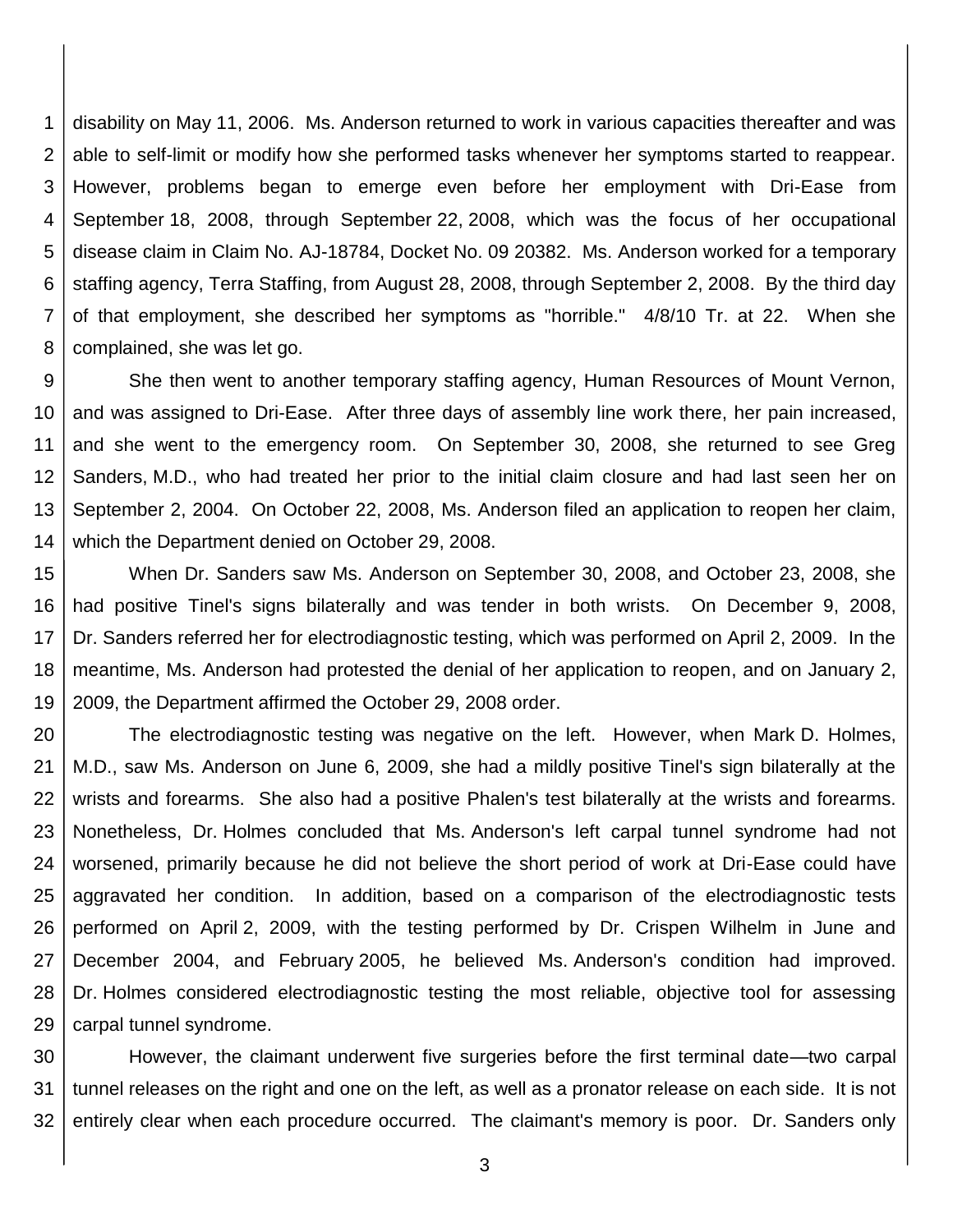1 2 3 4 5 6 7 gave one date, April 2003, for a right carpal tunnel release. Dr. Holmes received the medical records out of chronological order, and he discussed them in the order received. Furthermore, in his review he did not give the dates or specifics for all of the surgeries. The dates he did give do not always match the claimant's estimated dates. We have relied on his recitation for the most part, because it is based on a review of the records. As best we can determine several of the surgeries on both the right and left sides occurred in 2005, after Dr. Wilhelm's June 2004, December 2004, and February 2005 electrodiagnostic testing.

8 9 10 11 12 13 14 That is consistent with Dr. Holmes' testimony on cross-examination, when he agreed that Dr. Wilhelm's testing was performed prior to the claimant's surgeries. When asked if her condition would have been improved through the surgery, he responded that he assumed the treatment had been helpful. Thus, a comparison of the April 2, 2009 electrodiagnostic testing with that performed in 2004 and early 2005 is not determinative on the question of whether there has been an improvement in the claimant's left carpal tunnel syndrome condition since the first terminal date of May 11, 2006, because the claimant underwent surgery after the testing and prior to claim closure.

15 16 17 18 19 At the same time, the April 2, 2009 electrodiagnostic testing does not show any worsening of Ms. Anderson's carpal tunnel syndrome on the left. That leaves the Tinel's signs and Phalen's tests. There is no dispute that they were normal as of the first terminal date and became positive thereafter. The question is whether the change in those findings provides objective evidence of worsening.

20 21 22 23 The claimant's attorney did not ask Dr. Sanders that specific question. He did ask whether there were "findings, objective findings or positive tests" during Dr. Holmes' examination. Sanders Dep. at 16. Dr. Sanders' responded: "Yes. . . . She had tests that were positive, including Tinel's on the left and right, Phalen's in the wrist and the forearms." Sanders Dep. at 16.

24 25 26 27 28 29 30 The claimant's attorney did not ask Dr. Sanders whether Ms. Anderson's left carpal tunnel syndrome objectively worsened between May 11, 2006, and January 2, 2009. Instead, he asked if what Dr. Sanders saw in September 2008 was a worsening or a new injury. In Dr. Sanders' opinion, it was a worsening, because he did not think a three-day exposure to repetitive work at Dri-Ease was sufficient to cause carpal tunnel syndrome on its own. However, he did not explain the basis for his opinion regarding worsening, nor did he specifically say he was relying on a comparison of the Tinel's and Phalen's findings.

31 32 In Dr. Holmes' opinion, Tinel's signs and Phalen's tests are not objective. However, he did not doubt Ms. Anderson had bilateral carpal tunnel syndrome and rated her impairment at 5 percent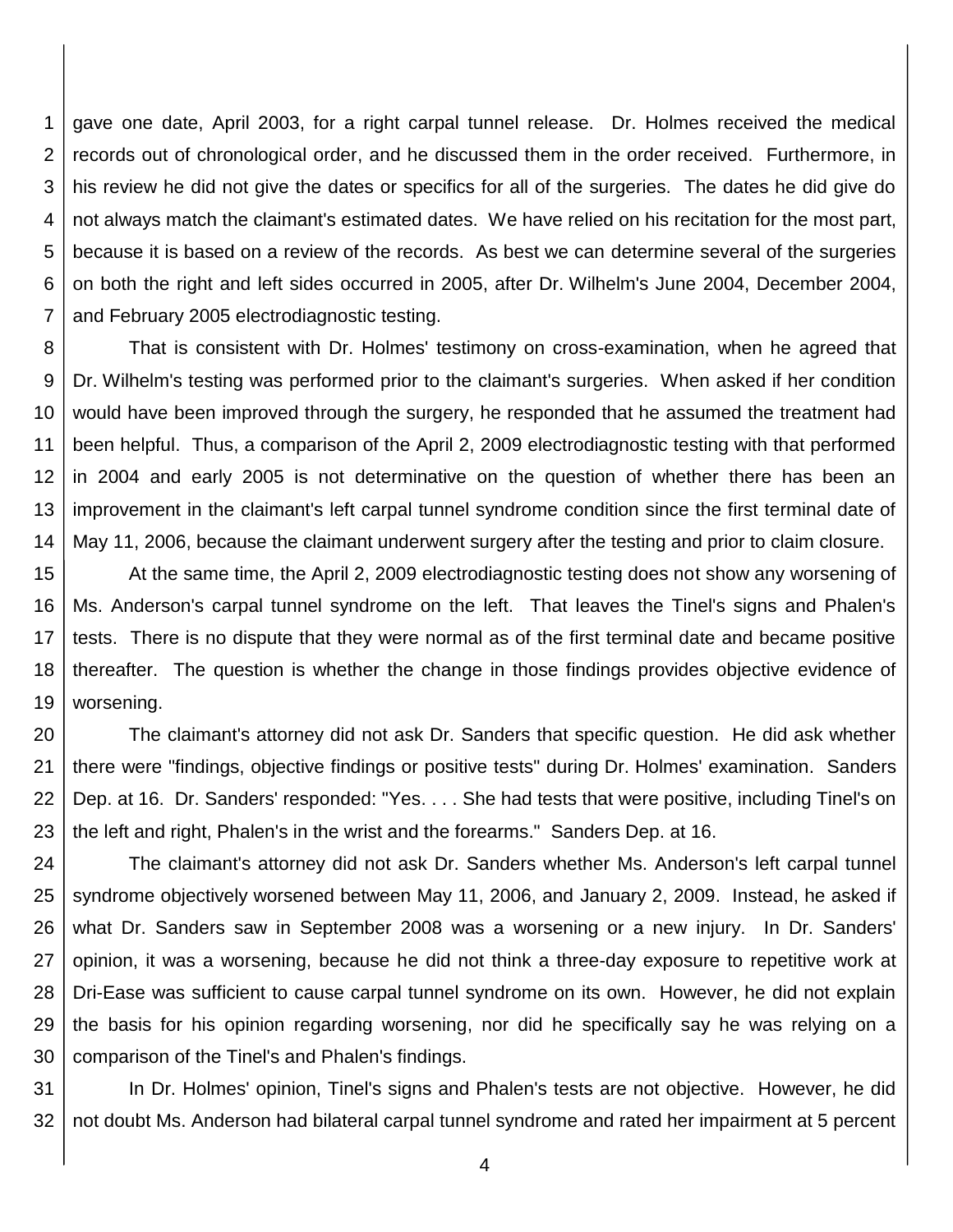1 2 3 4 5 6 7 8 for both upper extremities, based on those findings. Like Dr. Sanders, Dr. Holmes was not specifically asked whether Ms. Anderson's accepted left-sided carpal tunnel syndrome objectively worsened between May 11, 2006, and January 2, 2009. He was asked to assume that "on the left, Ms. Anderson's claim closed on May 11<sup>th</sup>, 2006, and the IME corresponding to that closing date was the IME you reviewed of March  $9<sup>th</sup>$ , 2008, were you able to find objective signs of worsening?" Holmes Dep. at 26. He answered "no," but his main reason appears to have been that he did not think an aggravation could have happened during three days of work at Dri-Ease. That is not the question before us in this appeal.

9 10 11 12 13 14 15 16 17 18 19 Furthermore, Dr. Holmes does not appear to have understood that Ms. Anderson's claim for left-sided carpal tunnel syndrome had been allowed, and that she was trying to reopen that claim. He knew she had an accepted September 29, 2004 right carpal tunnel syndrome claim, and he knew about the claim for bilateral carpal tunnel syndrome that Ms. Anderson filed after she worked for Dri-Ease. He initially related Ms. Anderson's bilateral carpal tunnel syndrome to that employment, under the mistaken impression that the Department had administratively accepted a new occupational disease claim. When the Department corrected him, he changed his opinion. However, when asked if his conclusions would change if he were made aware of "a prior industrial claim—wherein the left-sided carpal tunnel syndrome was accepted," he responded: "If it was accepted, if the Department accepted both sides, sure. Yes, I'd have to say that." Holmes Dep. at 46.

20 21 22 23 24 25 26 The closure of the claim on May 11, 2006, with no permanent partial disability award and testimony that the claimant now has a 5 percent impairment is not sufficient, in and of itself, to establish aggravation of condition. *In re Leona McCleneghan*, BIIA Dec., 24,922 (1967); *In re Clifford M. Takamoto*, Dckt. No. 06 19559 (February 4, 2008). "The mere existence of a permanent impairment on the second terminal date does not establish permanent aggravation." *Takamoto* at 7-8. Ms. Anderson must also prove that her condition worsened between May 11, 2006, and January 2, 2009, based at least in part on comparative objective findings.

27 28 29 30 31 As the industrial appeals judge points out, a worker's subjective complaints of increased pain are not sufficient to show worsening. There must be some objective findings to support the complaints of increased pain and loss of function. *In re John Anderson*, BIIA Dec., 91 6315 (1992). We believe there are such objective findings here, in the form of the repeated findings of positive Tinel's signs by Dr. Sanders and Dr. Holmes, and the positive Phalen's test by the latter.

32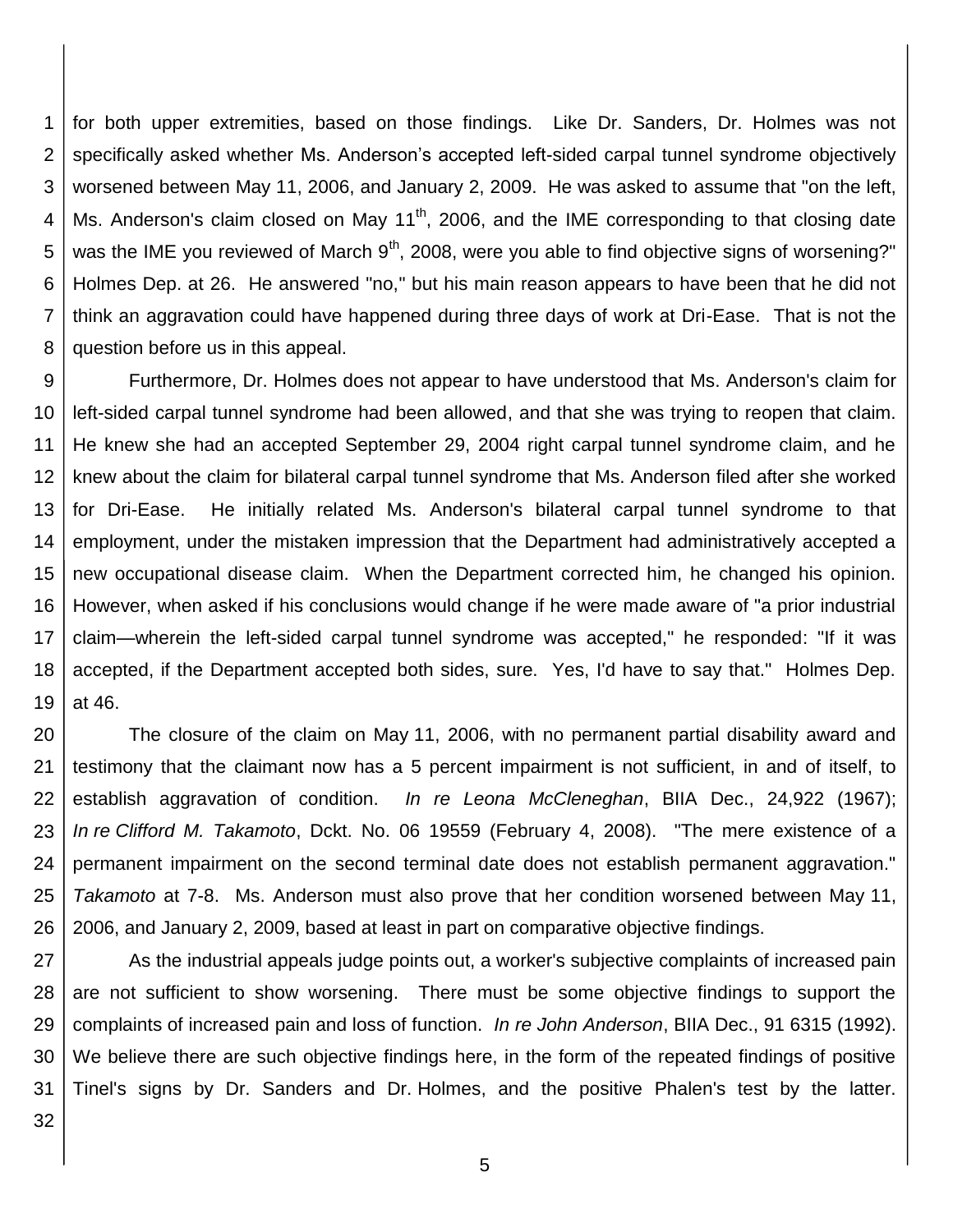1 2 Dr. Holmes is not the final arbiter of what is considered a sufficiently objective finding. To make that determination, we turn to medical aid rules.

3 4 5 6 The word "objective" appears frequently in the rules. For example, WAC 296-20-19000 provides: "Washington's Industrial Insurance Act requires that permanent partial disability be established primarily by objective physical or clinical findings establishing a loss of function." WAC 296-20-19030 provides: "A worker's subjective complaints or symptoms, such as a report of pain, cannot be objectively validated or measured. . . . When rating a worker's permanent partial disability, reliance is primarily placed on objective physical or clinical findings that are independent of voluntary action by the worker and can be seen, felt or consistently measured by examiners." WAC 296-20-220(1)(i) and (i) define objective and subjective as follows:

(i) Objective physical or clinical findings are those findings on examination which are independent of voluntary action and can be seen, felt, or consistently measured by examiners.

(j) Subjective complaints or symptoms are those perceived only by the senses and feelings of the person being examined which cannot be independently proved or established.

Dr. Sanders described the Tinel's sign as follows: "That's where you tap on the dorsal wrist, and classically you'll get some tingling in some or all of the three middle fingers of that hand." Sanders Dep. at 17-18. He described the Phalen's test as follows: "It's where you put your –you flex both wrists, and then you put the dorsal aspect of the hands together and put pressure on them, and if it's positive, there'll be tingling in some of the digits." Sanders Dep. at 17.

Thus, the Tinel's sign involves a combination of the doctor tapping a certain spot and asking the patient to report symptoms. The clinician must then determine if the nature and location of the reported symptoms correlate with a diagnosis of carpal tunnel syndrome. Likewise, with the Phalen's test, the doctor puts the patient's hands in a particular posture, applies pressure, and asks the patient to report any symptoms and their location. Once again, it is up to the clinician to determine whether the symptoms reported during this maneuver correspond with a diagnosis.

In *In re Troy L. Hanford*, Dckt. No. 08 17708 (December 7, 2009), we addressed a similar scenario. *Hanford* involved the question of whether the claimant's left shoulder impingement syndrome had objectively worsened. In analyzing whether positive impingement findings were objective, we noted:

While subjective complaints alone are not sufficient, Dr. Phipps conducted impingement and range of motion testing specifically designed to determine clinical deterioration of the shoulder joint. The claimant's pain complaints and loss of function were corroborated by Dr. Phipps' clinical examination. While it might be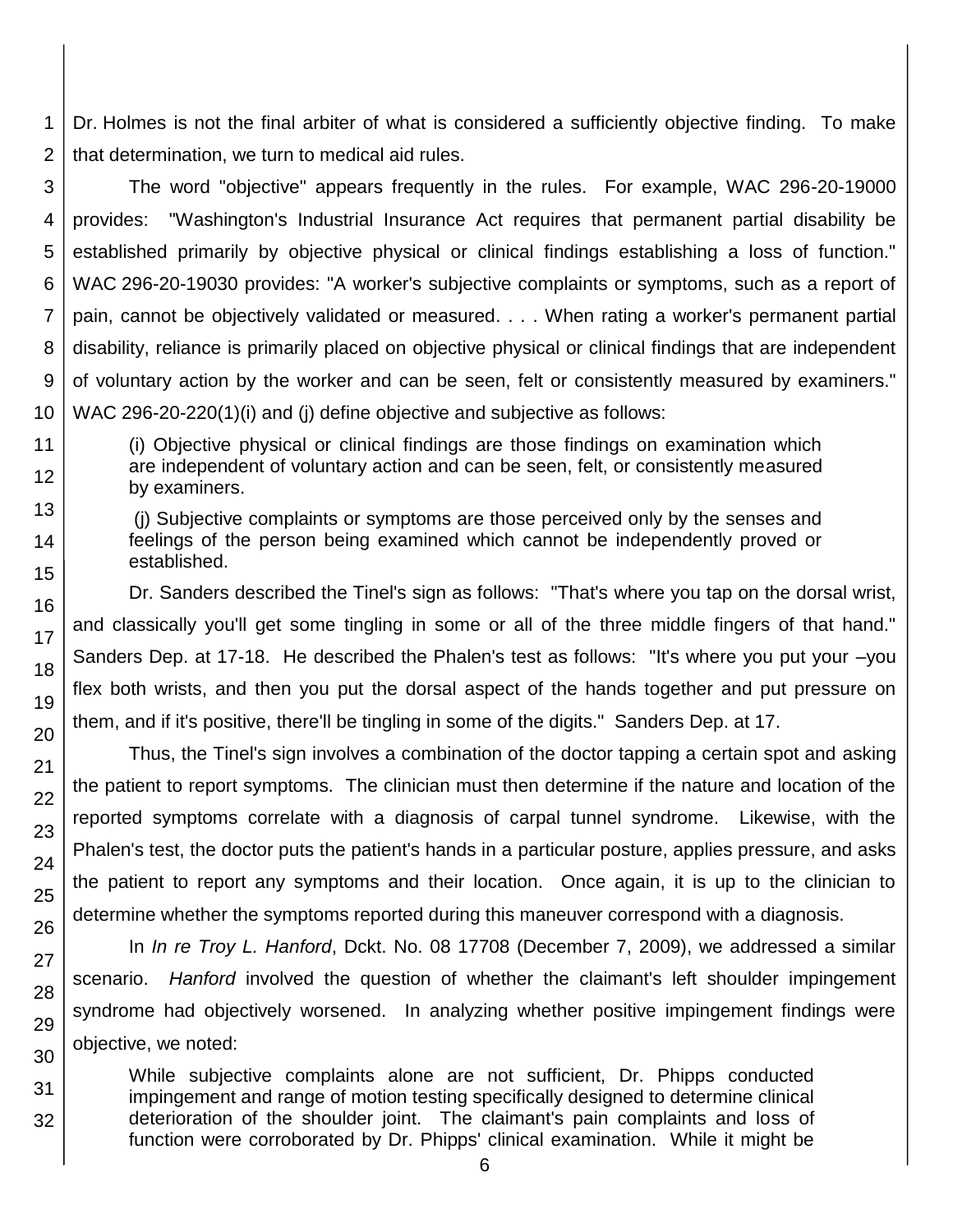possible for Mr. Hanford to manipulate these results, the range of motion testing is so specific to the impingement syndrome that it has an objective component. These findings present a prima facie case for aggravation of the left shoulder based on the holdings in *Wilbur v. Department of Labor and Industries, 61 Wn.2d 439 (1963)* and *In re John F. Anderson*, BIIA Dec. 91 6315 (1992).

*Hanford*, at 6.

We directed the Department to reopen the claim "based on the objective component of the impingement testing." *Hanford*, at 9.

In the current case, the Tinel's sign and Phalen's test involve more than simply asking the claimant to list her symptoms and complaints, which would be purely subjective under WAC 296-20-220(1)(j). They are well-defined clinical tests, relied on by both medical witnesses. If certain specific responses are elicited, the tests can confirm the likely existence of carpal tunnel syndrome. Both Dr. Sanders and Dr. Holmes found positive Tinel's signs. Dr. Holmes found a positive Phalen's test as well. The Department suggested that Ms. Anderson is, by now, familiar with what the expected responses are for confirming carpal tunnel syndrome. Dr. Holmes agreed that her experience with the tests makes them more subjective. However, he continued to believe that Ms. Anderson was suffering from carpal tunnel syndrome on the left and that she had a 5 percent impairment, despite the lack of electrodiagnostic confirmation. He said there was "no doubt" the claimant felt something in response to the Tinel's and Phalen's tests. Holmes Dep. at 49. By saying she has a 5 percent impairment based on those tests, he implicitly acknowledged that the tests elicited responses that "can be seen, felt, or consistently measured," as required by WAC 296-20-19030.

In summary, as of the first terminal date, Ms. Anderson's Tinel's signs and Phalen's tests were normal bilaterally at the wrists and forearms, and she had a 0 percent impairment on the left. She returned to work at various jobs and managed reasonably well, so long as she was able to modify how she performed certain tasks. However, during two bouts of employment in August and September 2008, when she was required to perform repetitive tasks, her symptoms flared. On September 30, 2008, and October 23, 2008, Ms. Anderson had positive Tinel's signs bilaterally and was tender in both wrists, according to Dr. Sanders. On June 6, 2009, she had a mildly positive Tinel's sign bilaterally at the wrists and forearms, a positive Phalen's test bilaterally at the wrists and forearms, and a 5 percent impairment on the left, according to Dr. Holmes.

The positive Tinel's signs and Phalen's test have both objective and subjective components under the definitions set forth at WAC 296-20-220(1)(i) and (j). A doctor performs the tests, which are only considered positive if the doctor finds the patient's responses reliable and if those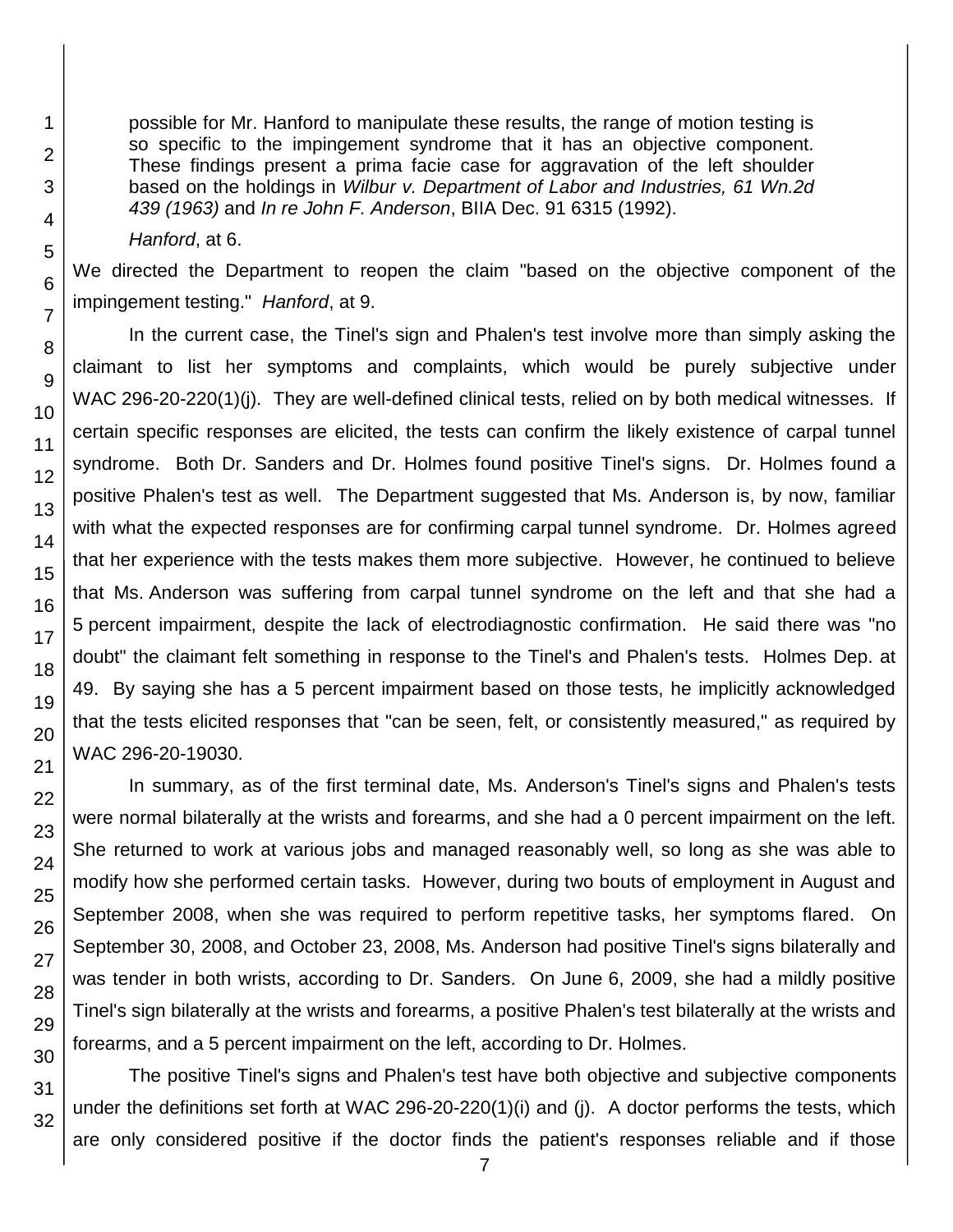1 2 3 4 responses correlate with the specific pattern associated with carpal tunnel syndrome. Ms. Anderson's findings were consistent over several examinations by two different doctors and neither doctor questioned the reliability of her responses. Both felt the test results were consistent with a carpal tunnel syndrome diagnosis.

5 6 7 8 9 10 11 It is undisputed that the tests were normal as of May 11, 2006. Thereafter, the tests yielded positive results on several occasions. We conclude that the results of those tests are "objective physical or clinical findings," showing that the left-sided carpal tunnel syndrome has worsened, not merely "subjective complaints or symptoms," under the definitions set forth at WAC 296-20-220(1)(i) and (j). The January 2, 2009 Department order is therefore reversed, and the matter remanded to the Department to reopen the claim and take further action as appropriate, based on the law and the facts.

#### **FINDINGS OF FACT**

1. Peggy S. Anderson filed an Application for Benefits with the Department of Labor and Industries on January 29, 2004, in which she alleged an occupational disease to her left wrist, arising naturally and proximately from her employment with Regency Care Center/Arlington.

12

13

14

15

16

17 18

19

32

On September 16, 2004, the Department allowed Ms. Anderson's left carpal tunnel syndrome as an occupational condition or disease. The Department did not determine employer liability for the claim, stating that a further order would be issued establishing chargeable employers and the percentage of liability. After a November 2, 2004 protest, the Department affirmed the September 16, 2004 order on March 22, 2005.

- 20 21 22 23 24 25 On October 19, 2004, the Department determined that the cost of the claim would be charged to the claims experience of Regency Care Center/Arlington at 45 percent liability with the last injurious exposure being February 1, 2003, and that the date of manifestation was January 16, 2004, for compensation purposes because that was the date the disease required medical treatment. After a November 2, 2004 protest, the Department affirmed the October 19, 2004 order on March 22, 2005.
- 26 27 On May 11, 2006, the Department closed the claim with time loss compensation benefits as paid through December 19, 2005, and no award for permanent partial disability.
- 28 29 30 31 On October 22, 2008, the Department received an application to reopen Ms. Anderson's claim. On October 29, 2008, the Department denied the application to reopen. On December 18, 2008, the claimant protested the October 29, 2008 order. On January 2, 2009, the Department affirmed the October 29, 2008 order.

On February 27, 2009, the claimant filed a Notice of Appeal with the Board of Industrial Insurance Appeals from the Department's